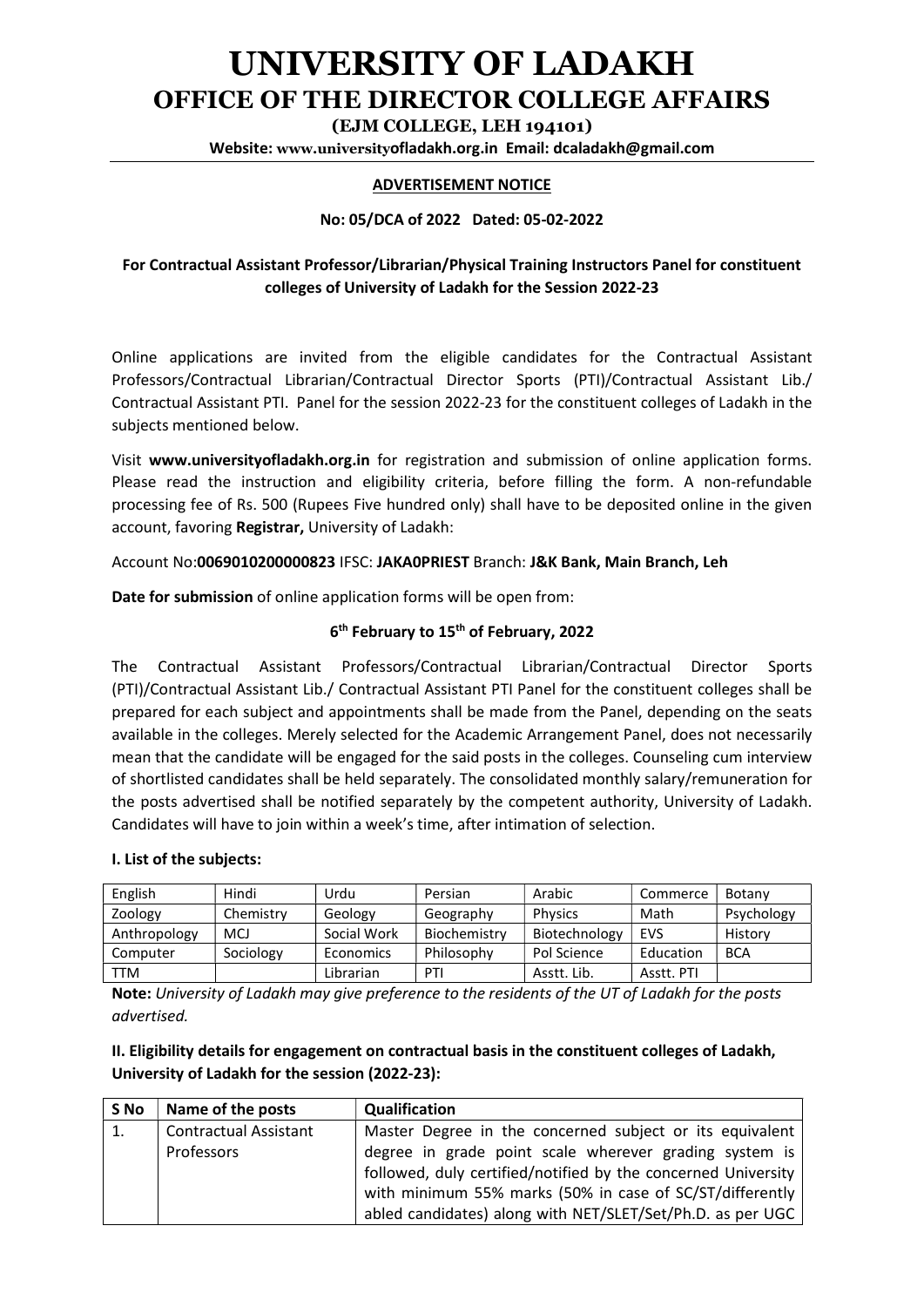|    |                                                                                                               | guidelines.<br>In case NET/SLET/Set/Ph.D. candidates are not available in<br>some subjects, then UOL may consider candidates with basic<br>qualification only.                                                                                                                                                                                                             |
|----|---------------------------------------------------------------------------------------------------------------|----------------------------------------------------------------------------------------------------------------------------------------------------------------------------------------------------------------------------------------------------------------------------------------------------------------------------------------------------------------------------|
| 2  | Contractual Librarian and<br><b>Contractual Physical</b><br><b>Training Instructors</b>                       | Master Degree in Library and Information Science (librarian)<br>and physical education (for PTI) or its equivalent degree in a<br>point scale wherever grading system is followed, duly<br>certified/notified by the concerned University with minimum<br>55% (50% in case of SC/ST/differently abled candidates) along<br>with NET/SLET/Set/Ph. D. as per UGC guidelines. |
| 3. | Contractual Assistant<br>Librarian and Contractual<br><b>Assistant Physical</b><br><b>Training Instructor</b> | Master Degree in Library and Information Science (librarian)<br>and physical education (for PTI) or its equivalent degree in a<br>point scale wherever grading system is followed, duly<br>certified/notified by the concerned University with minimum<br>55% (50% in case of SC/ST/differently abled candidates).                                                         |

## III. Criteria for short-listing of candidates for interview for the post of Contractual Assistant Professors in constituent colleges of University of Ladakh for the session 2022-23:

| S No | <b>Academic Record</b>          | <b>Scores</b>      |                                          |                               |              |  |
|------|---------------------------------|--------------------|------------------------------------------|-------------------------------|--------------|--|
|      | Graduation                      | 80% & above        | 60% to less                              | 55% to less                   | 45% to less  |  |
|      |                                 | $= 21$             | than $80\%$ =                            | than $60\%$ =                 | than $55% =$ |  |
|      |                                 |                    | 19                                       | 16                            | 10           |  |
|      | Post-Graduation                 | 80% & above        | 60% to less<br>55% to less than 60% = 20 |                               |              |  |
|      |                                 | $= 25$             | than $80\%$ =                            | (50% in case of reservations) |              |  |
|      |                                 |                    | 23                                       |                               |              |  |
|      | M Phil                          | 60% & above        | $60\%$ and less = 05                     |                               |              |  |
|      |                                 | $= 07$             |                                          |                               |              |  |
|      | Ph D                            | 25                 | No marks for M Phil                      |                               |              |  |
|      | <b>NET with JRF</b>             | 10                 | NET/SLET/JRF max 10 marks                |                               |              |  |
|      | <b>NET</b>                      | 08                 |                                          |                               |              |  |
|      | SLET/SET                        | 05                 |                                          |                               |              |  |
|      | <b>Research Publications</b>    | 06                 |                                          |                               |              |  |
|      | (2 marks for each               |                    |                                          |                               |              |  |
|      | $\mathsf{in}$<br>paper<br>peer  |                    |                                          |                               |              |  |
|      | <b>UGC</b><br>reviewed<br>or    |                    |                                          |                               |              |  |
|      | listed journals)                |                    |                                          |                               |              |  |
|      | Teaching<br>Post-<br>$\sqrt{ }$ | <b>Max 10</b>      |                                          |                               |              |  |
|      | Doctoral experience             |                    |                                          |                               |              |  |
|      | (2 marks for each               |                    |                                          |                               |              |  |
|      | Higher<br>year) in              |                    |                                          |                               |              |  |
|      | <b>Education sector</b>         |                    |                                          |                               |              |  |
|      | International/National          | 03<br>Max 03 marks |                                          |                               |              |  |
|      | Level Awards                    |                    |                                          |                               |              |  |
|      | State-Level                     | 02                 |                                          |                               |              |  |

## Sd/

Director College Affairs University of Ladakh (EJM College, Leh), Leh/Kargil

No: DCA/Esst-3/137 Dated: 24-01-2022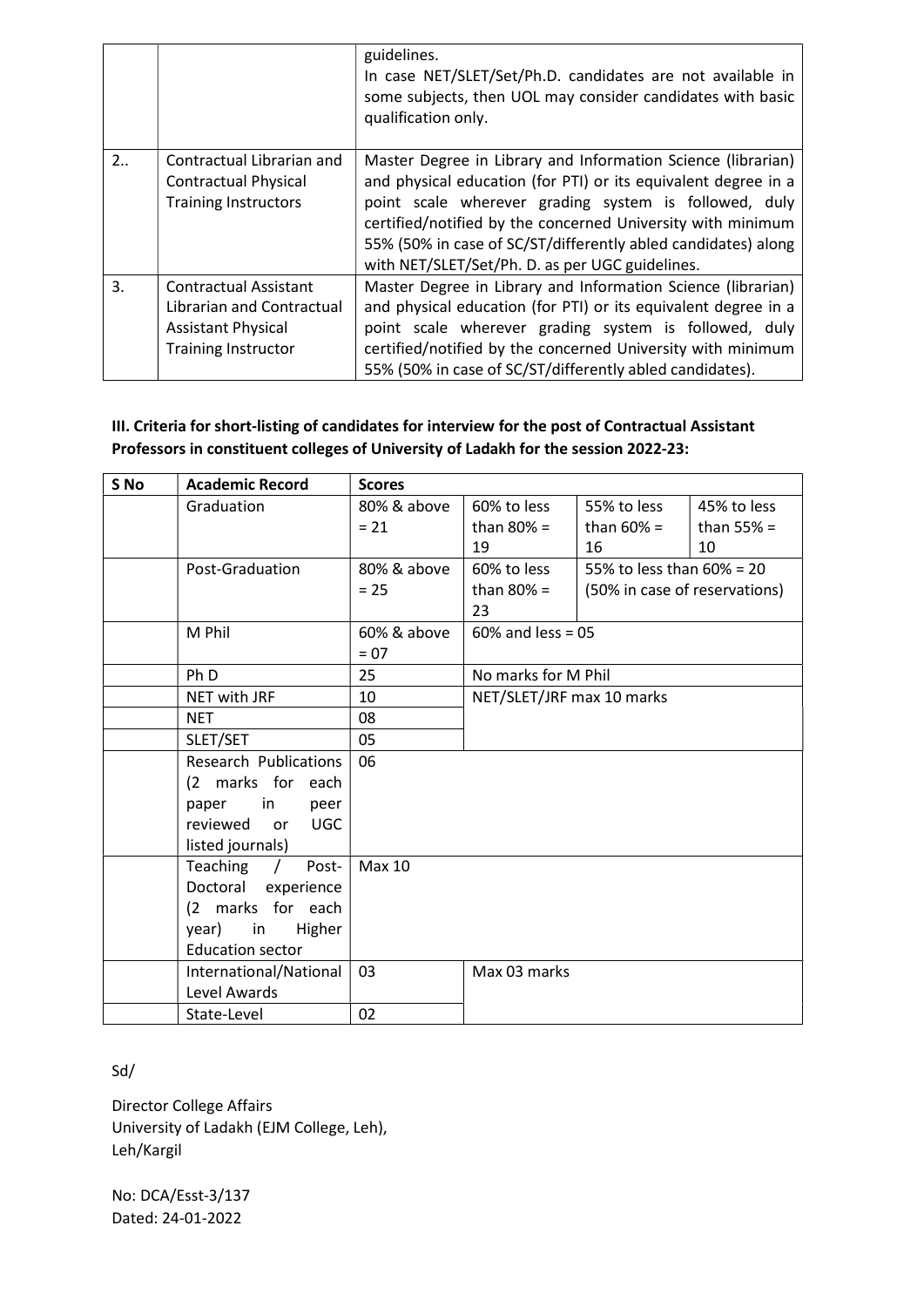Copy to:

- 1. Registrar, University of Ladakh for info.
- 2. Dean Academic Affairs, Univ. of Ladakh for info.
- 3. Principals, Constituent Colleges of Ladakh (Leh, Kargil, Nubra, Drass, Khaltse, Zanskar) for info.
- 4. OSD to Secretary Higher Education for the information of Secretary Higher Education, UT of Ladakh.
- 5. PS to VC for the information of Hon'ble Vice Chancellor.
- 6. System Analyst for uploading on the University website.
- 7. Office file for records.